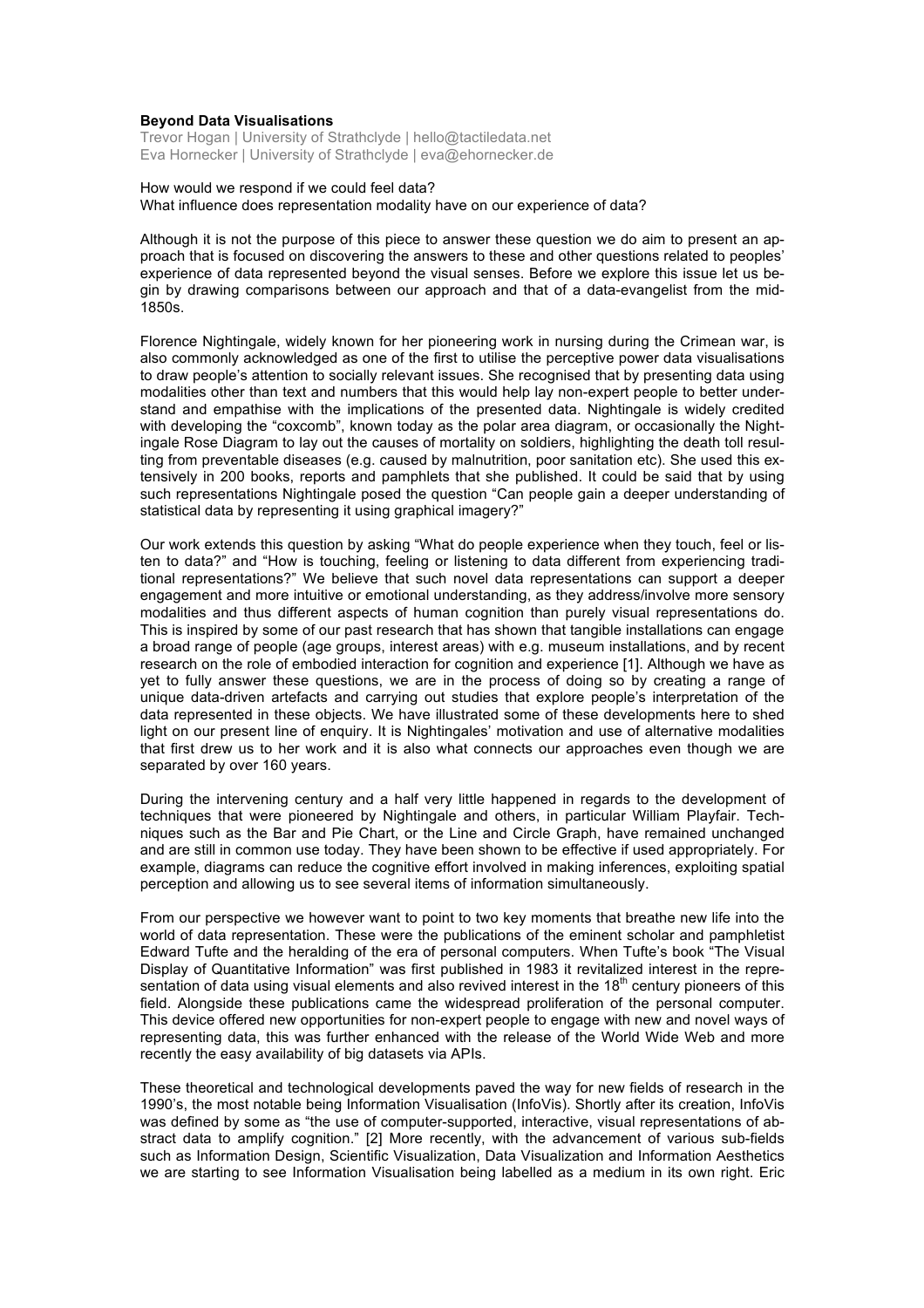Rodenbeck remarked at his keynote lecture at Emerging Technologies 2008 that "Information visualization is becoming more than a set of tools, technologies and techniques for large data sets. It is emerging as a medium in its own right, with a wide range of expressive potential." Today we are immersed in what are commonly called information visualisations, from WebPages to TV and Newspapers to Blogs these data objects all compete for our perception and cognitive engagement. The characteristic that connects these is the complete reliance on our visual sense to reveal information from the data. The approach we take to our work is to offer people alternative ways of interacting with data, such as touching, felling or listening.

We are interested in questions such as whether it makes a difference if we can touch and hold a data representation in our hands, instead of seeing it on paper or on a screen from a distance. Does this create a more emotional experience? Could we use non-traditional non-visual representations to support an emphatic understanding of data?

Capturing direct human experience is notoriously difficult. To achieve this we take a phenomenological approach to our research. This involves observing, recording and listening to peoples' immediate responses as they perceive, sense, and engage with data-driven artefacts. We use these to build a descriptive framework to better understand the range of experiences people have with data.

We place our approach in the field of New Media Art but at the intersection of Interactive Design, Human Computer Interaction and Information Systems. For obvious reasons we do not see our work placed under the umbrella of Information Visualisation although it builds upon theoretical and practical developments that have occurred in this field over the past two decades. We also exploit more recent developments, which aim to democratize the access to data for large cohorts of lay, or non-expert, people. These recent movements represent a significant step away from the traditional focus on developing data representations for well-defined, narrow, expert tasks, and data mining tools for professionally trained experts. Although the exploration and use of alternative modalities to represent data began with the emergence of Ambient Displays this has also been further developed through work in Data Sculpture and Data Art.

While we aim to create data-driven artefacts that possess artistic qualities we also explore peoples' responses while interacting with these artefacts. For us, data-driven artefacts are physical objects whose movement, shape, sound or texture is controlled and driven by the input of raw data. Once we have created these data-driven artefacts we give them to people or groups of people to use. We then observe and extract personal responses from these people when they are using the artefacts, and ask them to describe this experience. It is this research-through-design and phenomenological approach that we hope will assist us in answering one of our main research questions "What influence does representation modality have on our experience of data?"

### **Beyond Theory**

Over the past year we have created a number of data-driven artefacts that possess a range of physical and interactive qualities. The initial artefacts were stationary sculptural pieces that represented data through their form. "Vessels of Ireland's National Debt (1910-2010)" (figure 1) is made up of a group of hollow vessels produced by inputting data collected from the national debt of Ireland over the period 1910 to 2010. The data was put into a software program sequentially and processed to produce a number of 3D models whose profile was mapped to that of the data stream. These models were then printed using a 3D-Printer. The purpose of creating these vessels was to encourage people to reflect on the economic, social and cultural implications that surround the conceived dataset in an interesting and unique manner. It was also intended that the vessels themselves would be the immediate object of interest, however, as the audience touch and caress the uneven and pointed edge of the vessels they would think beyond these to the topic of national debt.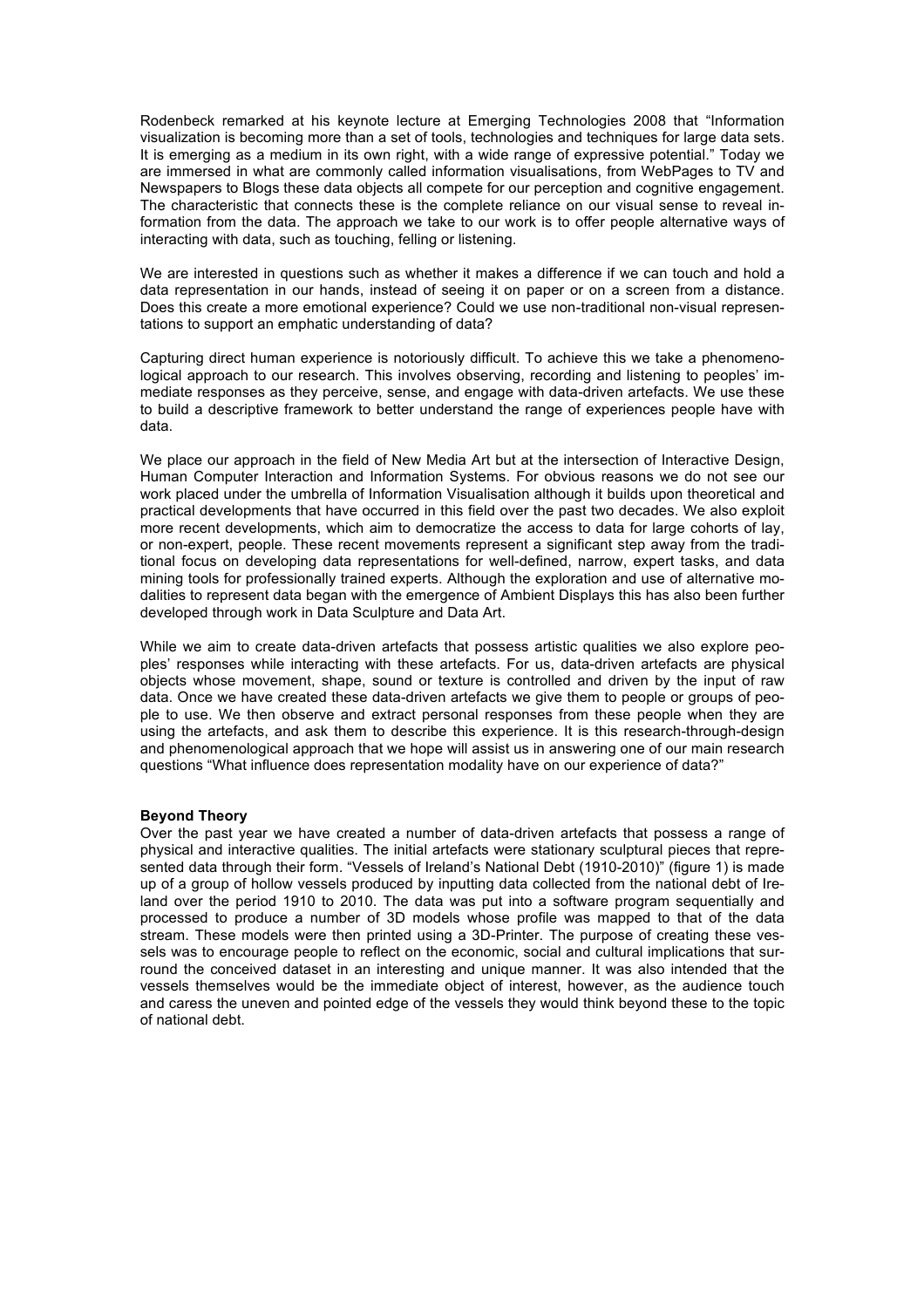

**Figure 1. Vessels of Ireland's National Debt (1910-2010), Trevor Hogan 2010.**

This project utilised peoples' perceptive capabilities through their visual and tactile senses. Following this we began to investigate the use of multiple modalities that represent the same dataset. This study involved the design and creation of physical objects that were also dynamic and responsive to the data driving them. The main criteria for selecting a data source for this and all of our projects is that it must be socially relevant and from a trust-worthy source. We selected a dataset collected by the United Nations that represents the latest global urban outdoor air pollution figures from 91 countries. For our study, the annual mean reading for six countries (Greece: 44, Ireland: 15, India: 109, Egypt: 138, United Kingdom: 23 and Turkey: 66) was used. As we were interested in how the modality affects the experience of the user we utilised the same data for all the artefacts created for this study. In designing the artefacts we explored many modalities, and also wanted some of the artefacts to represent the data using more than one modality (i.e. haptic *and* auditory). Collaboration with peers while using the artefacts was also an important characteristic that we sought to facilitate for in the design process.

SonicData and DataBox were two of the data-driven artefacts that were produced for this study. SonicData represents the dataset by playing sonic tones at certain frequencies through a tactile interface. Users of SonicData are presented with a labelled surface and a small coloured wooden cube. Placing the cube over each label plays a tone in a frequency representing the urban air pollution of that country. The tones' frequency is mapped to the level of air pollution; high pollution results in a high frequency sound and low pollution will result in a low sound. DataBox is a wireless cube-shaped object (10x10x10cm), which represents the dataset through haptic and auditory feedback. The six faces of the box represent the six countries of the dataset. When the user hovers each face over a scanning station DataBox immediately responds by knocking on the internal walls. The rate of knocks corresponds to the level of air pollution, high rate means high pollution and visa versa.

# **Beyond Design**

As important as the design and production of these artefacts was to us, investigating peoples' experience when using them was always going to be the key part of this study. Taking a phenomenological approach, we gathered a group of people together and presented the artefacts to them. We let them use the artefacts for a time while observing and recording their interactions and conversations. A short time later we conducted a group discussion to come up with quality-dimensions for each of the artefacts. It was to be expected that the unfamiliar mapping utilised by the artefacts would cause some difficulties, but this was offset with what we observed when reviewing the transcribed sessions.

We found that the language used by participants while interacting with the Databox and Sonicdata was, in general, more emotive than when around traditional visualisations such as a Bar Chart. There was frequent use of expressive descriptions such as; annoying, hurts, beautiful, healthy, alarming, relaxing, dead, urgent, fun, torture, irritating and intense, used in relation to the Databox and Sonicdata. At one point a participant, when using the DataBox, remarked that some of the countries feel very unhealthy and some of them felt dead, associating the knocking of the box to